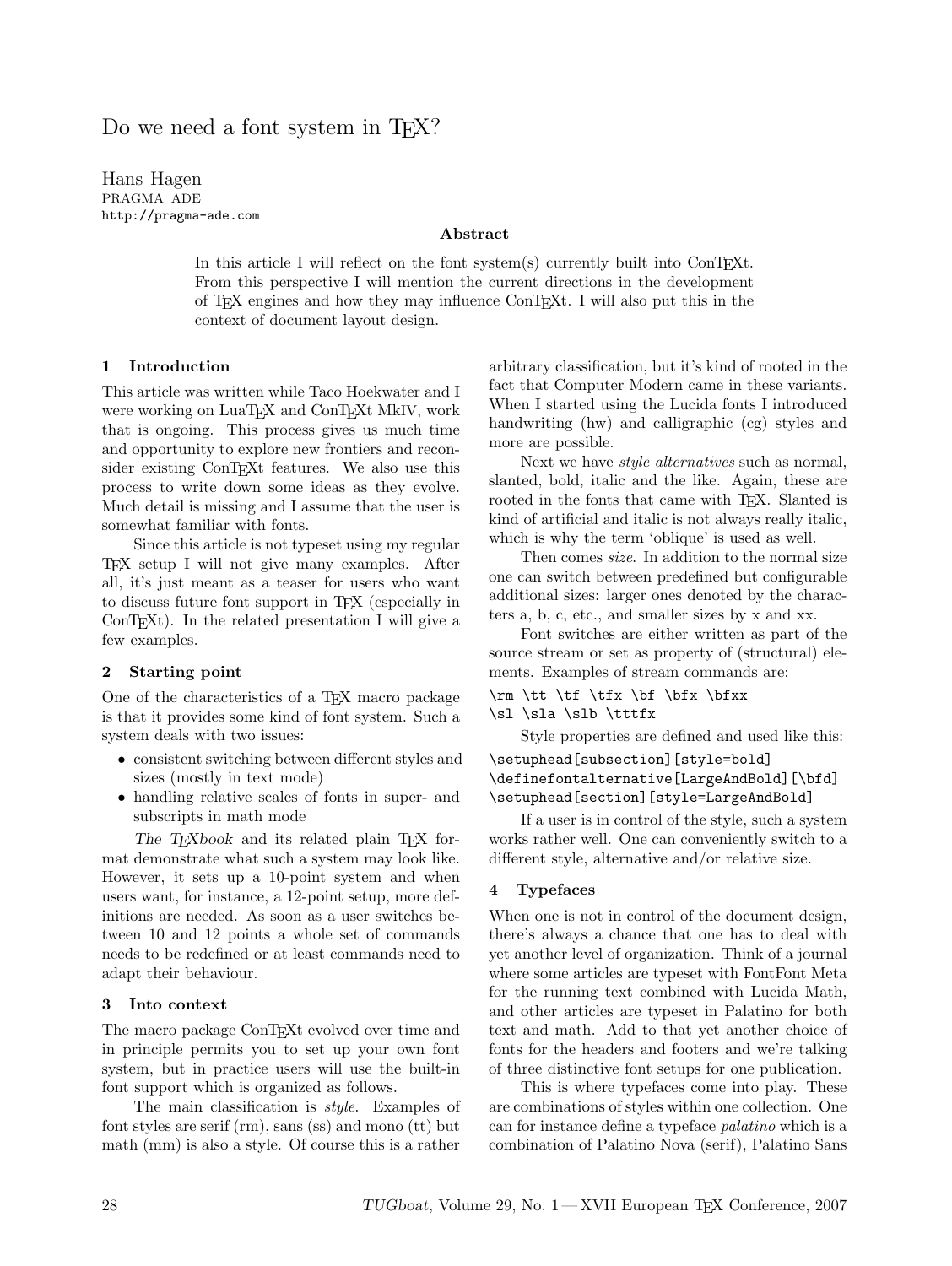(sans) and Palladio Px (math) completed with Latin Modern Typewriter (mono). Of course we need to make sure that we scale the Latin Modern to match the Palatinos. The following definitions were used for the reader of the ConTEXt conference in Epen (2007):

```
\definetypeface[mainface] [rm][serif]
  [palatino-nova-regular] [default]
\definetypeface[mainface] [ss][sans]
  [palatino-sans-regular] [default]
\definetypeface[mainface] [tt][mono]
  [latin-modern-light] [default]
\definetypeface[extraface][rm][serif]
  [palatino-nova-regular] [default]
\definetypeface[extraface][ss][sans]
  [palatino-sans-informal][default]
\definetypeface[extraface][tt][mono]
  [latin-modern-light] [default]
   These are applied with:
\setupbodyfont[mainface]
```

```
\setuplayout[style=
```
{\switchtobodyfont[extraface,sans]}]

The default parameter selects the scaling model, in this case not based on design sizes, but derived from 10-point variants.

To make life (and choosing) even more complex, users more and more run into fonts that come in different weights (light, regular, medium, dark, ultra), thus ending up with multiple typeface definitions becomes the norm. It also means that users will always have to face the difficulties of font definitions: the burden of too much choice. What combination looks best?

```
\starttypescript [mono]
  [latin-modern-regular] [name]
    \usetypescript[mono][fallback]
    \definefontsynonym[Mono]
      [lmtypewriter10-regular]
    \definefontsynonym[MonoItalic]
      [lmtypewriter10-oblique]
    \definefontsynonym[MonoBold]
      [lmtypewriter10-dark]
    \definefontsynonym[MonoBoldItalic]
      [lmtypewriter10-darkoblique]
\stoptypescript
```

```
\starttypescript [mono]
  [latin-modern-light] [name]
    \usetypescript[mono][fallback]
    \definefontsynonym[Mono]
      [lmtypewriter10-light]
    \definefontsynonym[MonoItalic]
```

```
[lmtypewriter10-lightoblique]
    \definefontsynonym[MonoBold]
      [lmtypewriter10-regular]
    \definefontsynonym[MonoBoldItalic]
      [lmtypewriter10-oblique]
\stoptypescript
```
Did I discuss design sizes yet? Computer Modern comes in design sizes. Apart from the esthetic aspect, this made much sense in a time where bitmap fonts were the rule. I must admit that I have no other fonts on my machine that come in design sizes. The core font system of ConTEXt is set up with design sizes in mind, but later extensions made defining typefaces based on one design size convenient (normally 10 point). For this reason users will never deal with the low level font definition system directly.

Recently we see design sizes come back in another disguise. Instead of variants in terms of size we get 'caption' and 'display'. Technically one can embed different design sizes in an OpenType font but this does not happen often yet.

# 5 Simple definitions

Occasionally we needed a special font definition, for instance when typesetting a title page. There we can use definitions like

# \definefont [TitleFont] [SerifBold sa 3.5]

This means as much as: define a font TitleFont which uses the current SerifBold (symbolic names are used all over the place in the definitions, aka typescripts) and scale it to 3.5 times the current bodyfontsize. This means that we're freed of hard coded (and cryptic) font file names.

# 6 Features

One thing to keep in mind when setting up fonts is the font encoding. An encoding is a subset of glyphs out of the whole repertoire available in a font. Font encodings (not to be confused with file encodings or input regimes) are a side effect of T<sub>E</sub>X being an 8bit system, a restriction which is removed by Omega  $(Aleph)$ ,  $X\overline{A}T\overline{F}X$  and  $LuaT\overline{F}X$ . Other characteristics are mappings (from upper- to lowercase and reverse) and, more recently, features as part of OpenType fonts.

For typesetting the mentioned reader I used LuaT<sub>EX</sub> in combination with the experimental Con-TEXt version MkIV and so the OpenType variants could be used. The fact that the font itself provides features puts some demands on the font system. How do we pass them to T<sub>F</sub>X (in the case of  $X \rightarrow T$  TeX) or Lua (in the case of LuaT<sub>EX</sub>)? In  $X \rightarrow T$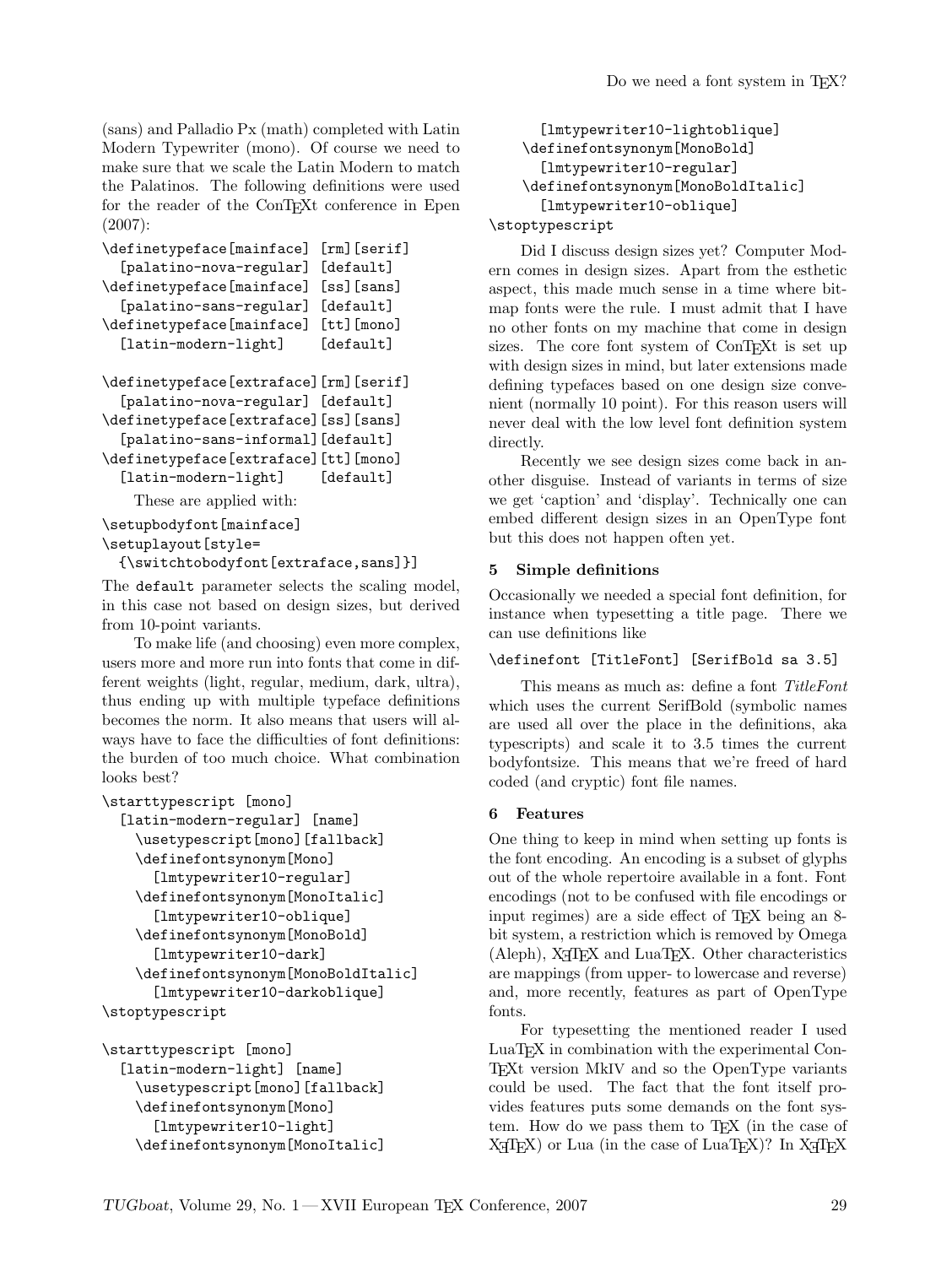one can say:

#### \font\MyFont=

# palatinonova-regular:liga;dlig; at 12pt

But this does not go well with the abstraction and separation of name and style in ConT<sub>EXt</sub>. In LuaTEX one can implement any interface but at the price of taking care of translating features defined in the font into something that T<sub>EX</sub> can deal with. This is a fundamental difference with X<sub>T</sub>T<sub>E</sub>X: it takes a macro package writer more effort to provide font support in LuaT<sub>EX</sub>, but this is compensated by more flexibility. As with X<sub>H</sub>T<sub>E</sub>X we expect macro package writers to take care of that.

Recent versions of pdfTEX also introduced features, like hz optimization and protruding. These features can be applied to individual fonts as well as to styles and typefaces. For this we can use the 'font handling' subsystem that we will not discuss in this article. In short, that subsystem deals not with real font features, but with T<sub>E</sub>X applying its own features to a font.

In pdfTEX one can add inter-character spacing to a font using the low level commands:

# \font\MyFont=somefont at 12pt

# \letterspacefont

\MyLetterSpacedFont=\MyFont 50

This means that 0.025 em is added on each side of a character. The problem with this TEX feature is that it refers to an already defined font. Also, one has to compensate for spacing before and after the sequence of characters manually. What complicates matters even more is that each feature uses a slightly different interface and that features are applied to global font definitions. Such low level commands are not something the average TEX user wants to deal with so we need some kind of high level interface.

Because the distinction between font features and TEX features is somewhat fuzzy, we will use the term features for both. From the user's perspective it does not really matter.

# 7 Interface

For a ConTEXt user, a more natural interface is the following:

# \definefeature[myfeatures]

# [ligatures=yes,oldstyle=yes,spacing=.025em] \definefont[MyFont]

#### [somefont][feature=myfeatures]

How do we implement these and other features? Fonts can have small caps and oldstyle numerals. One may want these but not always. Here we face a dilemma: do we need a complete small caps typeface (many definitions) or is it just an alternative selection of glyphs. When we set up the base font system small caps were often of limited availability, so it ended up as an alternative by default. However, now that we have enough memory in our machines, and now that fonts often come with small caps in all styles and alternatives, we can equally well define it as an additional typeface. So, we can define a palatino alongside a palatino-sc and palatino-os.

Consider the regular shapes. In this case a macro package can decide to create three fonts out of, say, PalatinoNova-Regular: a normal one, one with lowercase characters replaced by small caps, and one with digits replaced by oldstyle numerals. But the package can also decide to pass the font as it is to TEX and at some point in the typesetting process swap lowercase characters by uppercase ones, and/or replace digits. This saves two font instances at the cost of some extra processing. Because the design of the document often includes a consistent choice for oldstyle numerals, it makes sense to create the extra font here, but in the case of small caps I'm not sure which alternative is better.

You may wonder what this has to do with interfacing so let's give another example. Sometimes a large chapter or section head looks better when a bit of inter-character spacing is applied. Do we create a spaced font for just a few occasions or do we move that to internal (node) processing? Defining a truckload of extra fonts just because we want to space a few times does not really make sense. Also, a spaced font is no real solution because one has to deal with the begin and end of a spaced sequence then.

What does a user actually want to tell the system? Is it:

### some text {\UseMyLetterSpacedFontHere some text} some text

or maybe:

### some text {\LetterSpacedThisText some text} some text

In the first case the user asks for a font switch, but in the second case we're dealing with a property which is not really related to a font at all, apart from the fact that the spacing may depend on font characteristics. I can also envision several variants: spacing based on character kerning, or equally spaced fonts, or slightly randomly spaced.

Or consider that at some point you want to use the outline variant of a font. This is a drawing property, not so much a font property, so again, the second approach may make more sense.

So, certain features may influence the interface as well: are we talking of a feature attached to a font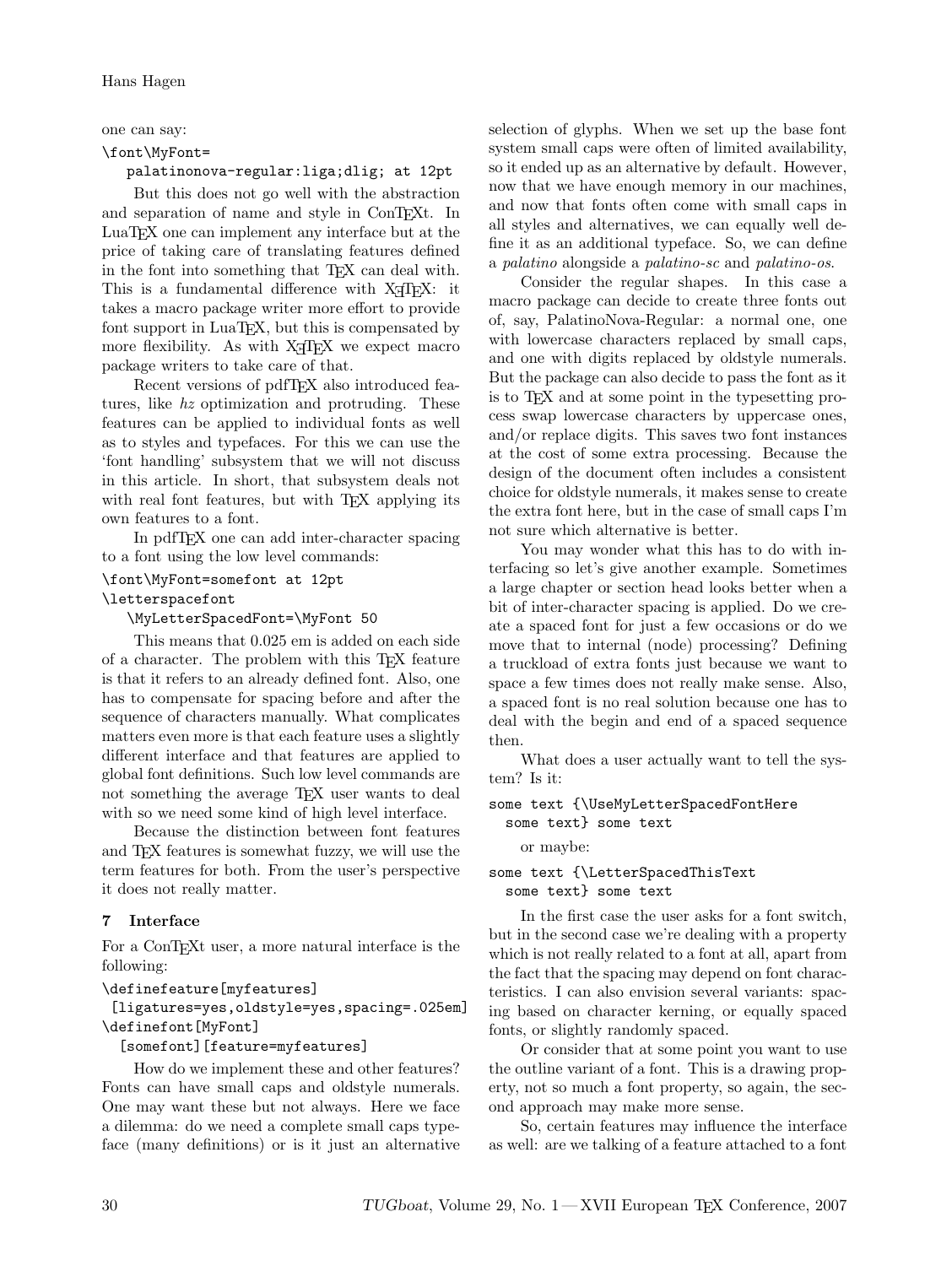definition, or is it applied to a range of characters (glyphs) in the document? In the first case we need to enable the feature when we define the font, but in the second case we can do that in the style when it's needed. What do users prefer most?

# 8 Frontends

For over 25 years the T<sub>E</sub>X engine was essentially frozen. With  $\varepsilon$ -T<sub>F</sub>X, some programming features were added, Omega added directional typesetting and pdfTEX built in the backend. Speaking for Con-TEXt none of them really demanded a redesign of the macro package as a whole or one of its subsystems. Even X<sub>T</sub>T<sub>E</sub>X with its font features could be supported rather easily until the moment that the name specification was extended to support font names as well as filenames at which point the low level interface (using brackets) started interfering badly with the ConTEXt user interface. The greatest differentiation was in the handling of backends and that was implemented by separating specific backend code into driver files (think of color support or graphic inclusion).

The differences in frontends were negligible and could be dealt with by code branches or selective macro definitions at format generation time. However with the evolution of font systems, the frontend part became more tricky, and not only from the perspective of user interfacing. Suddenly we were dealing with features being present or not, or being implemented differently. So, from now on, even with a consistent user interface the users need to be aware of what exactly is supported by the frontend and with the font itself. We have to see where this leads.

# 9 Math

We have hardly mentioned math, so how about it? A substantial part of TEX and therefore its font machinery is dealing with math. Math in T<sub>F</sub>X is a family business. A family groups fonts in sizes: normal, small and smaller. Following the Plain T<sub>F</sub>X tradition we use families for math roman, italic, symbols, extension symbols as well as what we previously called alternatives (bold and so on).

And there the problem strikes. First our population only counts 16 families, which is not enough to deal with regular, slanted, italic, bold, bold italic, all kinds of extra symbols, also in variants, and more. Another complication is that one may want to use bold text but not bold math or the reverse. Add to this that TEX is programmed in such a way that changing families mid-formula is not an option (the last definition counts), you can imagine that it's hard to please users in this area. More families would make life easier, but that only partially balances the equation of demand and supply. Font encodings also may play a role here: specific math encodings and regular text font encodings (not all math documents are written in English).

# 10 Daily practice

If after this exploration you're still with us, we're ready to review this system. Over the years the ConT<sub>E</sub>X<sup>t</sup> user base has widened and the range of applications is impressive. This also means that we need to provide the current font related subsystems in future versions. Where do we stand with a font system that is set up for consistency and convenient definition of fonts in terms of base characteristics?

My own application of ConT<sub>EXt</sub> ranges from special applications, via manuals, to (often) fully automated generation of documents as part of a bigger workflow. For the last group of applications we have to provide the mechanisms as well as the styles. Most of the styles that I have to define are prototyped in desktop publishing applications. Not only is any systematic approach to using fonts missing, also many fonts are mixed together. This means that in practice one can forget about a proper font system. Of course I try to fit these into some kind of system, but since the input is often rather simple too, font usage is also predictable. I frequently end up with a simple typeface definition for the main body font where I also define the math and monospaced variants, because one never knows what fallbacks are needed.

Life is actually worse: designs are seldom consistent in terms of font usage, color application, (interline) spacing, layout and structure. But these are the cornerstones of ConTEXt and that means that in such cases they are much of what ConTEXt provides (no big deal because we have hooks all over the place).

## 11 Open type

At the same time we see OpenType fonts showing up and these provide features that were not available and/or were distributed over multiple fonts. On the one hand, these (often Unicode) base fonts are great, especially when used with a modern TFX implementation. Quite often I get specifications in a way that indicates that the designer thinks in terms of her/his application. For instance, when 10 pt is specified, in most cases 10 bp (or PostScript points) are meant. And is an 'H-height' the same as an 'X-height'? I'm not sure that the abundance of features in Open-Type fonts will be dealt with consistently and with care.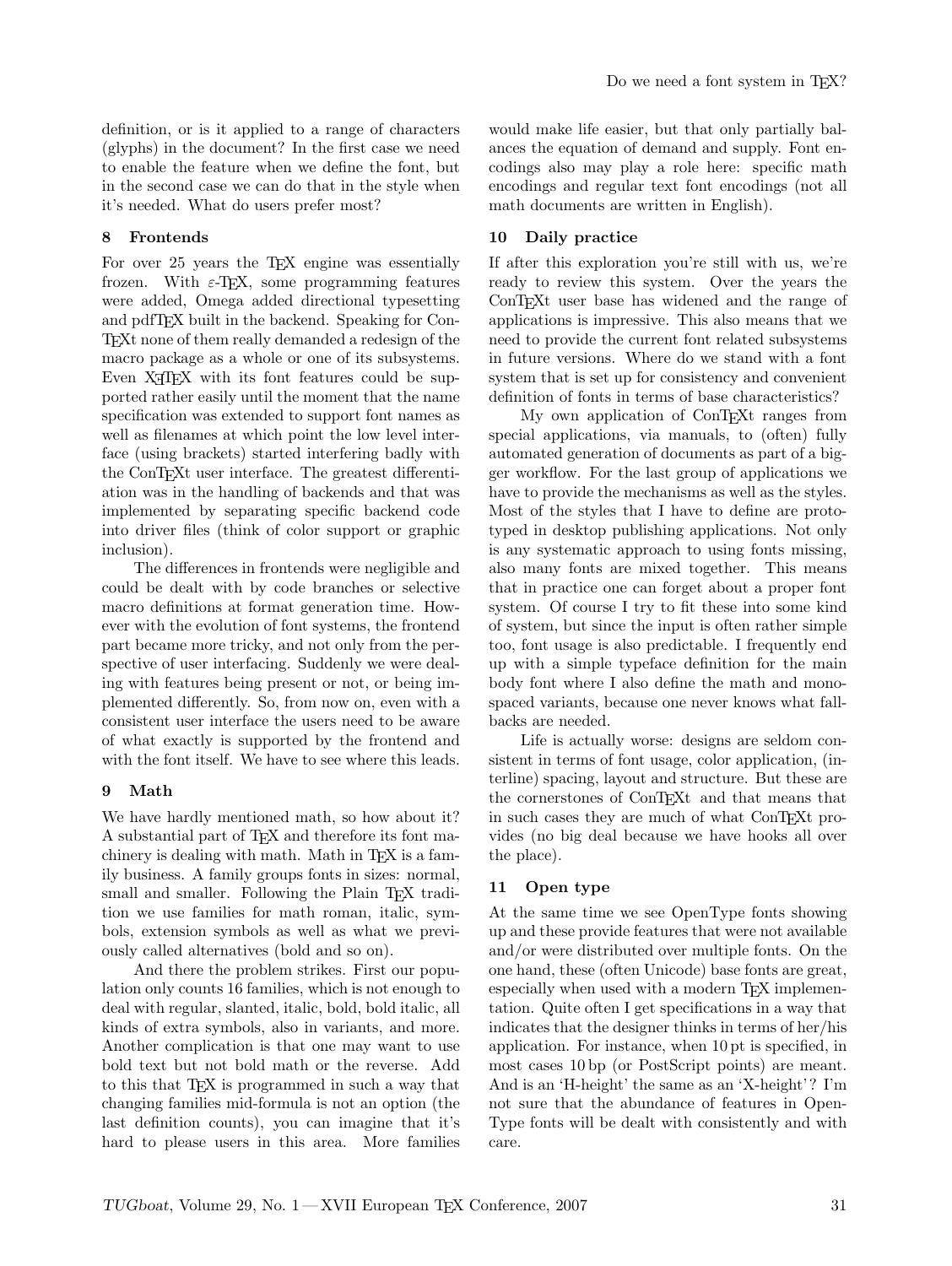Here is an example: schoolbooks that teach kids French are typeset using systems that come preconfigured for English. Suddenly fonts have languagerelated features and you can bet that these are used. However, in the past, awareness of such features is dim. How many schoolbooks use the proper French spacing around colons and semi colons? And how many use the right French quotation symbols? If it does not happen today, how about the future? How consistent will designs be? Just watch how suddenly we see those relatively unknown ligatures (like st) show up, simply because they are there. The fact that these are language dependent does not bother some users.

As it happens, support for languages in T<sub>E</sub>X has always been quite strong. Users are aware of their language needs, and T<sub>E</sub>X supports them. Actually, in many areas TEX provides a lot of detailed control, and this may conflict with less sophisticated control driven by fonts. We cannot assume that all font designers and foundries pay an equal amount of care to each (often big) OpenType font.

The number of available math fonts is not large. This means that when those are converted to Open-Type and use the Unicode encoding, we can get rid of many nasty tricks at the macro level. There will be no more need for tricky family magic, nor for font switches at unfortunate moments: we only have a few fonts left. Because LuaTEX provides a way to define virtual fonts on the fly, missing bits and pieces can be filled in and style alternatives can be provided even if the math fonts themselves lack them. Of course this only works out well if we are willing to rewrite and/or extend parts of macro packages substantially.

# 12 Control

So, in addition to the question whether we need a full-blown font system, we need to ask ourselves where we let the font drive the machinery (the font controls  $T_{F}X$  and where we let  $T_{F}X$  be in control (TEX controls the font). In LuaTEX we (the LuaTEX team) provide access to the font definition mechanisms, which permits macro package writers to let the font be the driving force. For instance, one can define a font complete with ligature information and let T<sub>EX</sub> do the job. But one can equally well bypass this mechanism and process node lists (one of TEX's internal representations of the typeset text) by using special Lua code hooked into TEX. Or take the mentioned kerning around French punctuation: this can be a font property but also a matter of node processing. Because most TEX users leave such details to macro packages, one can expect both solutions to

show up. Instead of hard coding alternatives in the TEX kernel, we just provide the machinery to macro writers.

Recently I had to write a style for a project and rewrite it many times because automated typesetting suddenly forces those involved to pin down designs. It's often hardly a challenge for a T<sub>EX</sub> user to identify the inconsistencies between different volumes of a series of books (equally well one can identify systematic problems with T<sub>E</sub>X macros because they show up each time). When reverse engineering an existing design inconsistencies creep in, and quality control depends on which volume is taken for comparison today. In this case it also happened that the design of this series was based on a font that was not only very incomplete, but also buggy. Familiar characters were missing, names in the encoding vector were wrongly applied. So, we had to come up with a special font encoding that in itself was wrong with regards to the names used. This is a bit of a nightmare because a different encoding results in extra map files as well an extra instance of hyphenation patterns, i.e. another format file.

In LuaT<sub>EX</sub> this can be done differently. There one can add some code to the loader that takes care of special remapping and filling in gaps with placeholders. Of course this can be embedded in a higher level user interface. I already have quite a lot of experimental code marked to be turned into production code some day.

# 13 Conclusion

When dealing with complex and/or very structured documents we can benefit from a font system as currently found in ConTEXt. Users can be sure that when they switch to another style or alternative, that the system will follow.

But what about a font system for situations where T<sub>F</sub>X has to compete with (or replace) desktop publishing? There we can roughly conclude the following.

- We can stick to a simple font model: one size for the main text, a few definitions for different alternatives (regular, bold, italic, bolditalic) because this is what the designer has available.
- In addition we have to define a truckload of fonts for all kind of elements (structure, ornaments, bits and pieces of the page body, captions, tables, etc.). We can stick to dumb font switches since the (structural) editing tools used don't permit anything beyond the specs anyway.
- Small caps, oldstyle numerals, inter-character spacing in titling, and so on can be applied